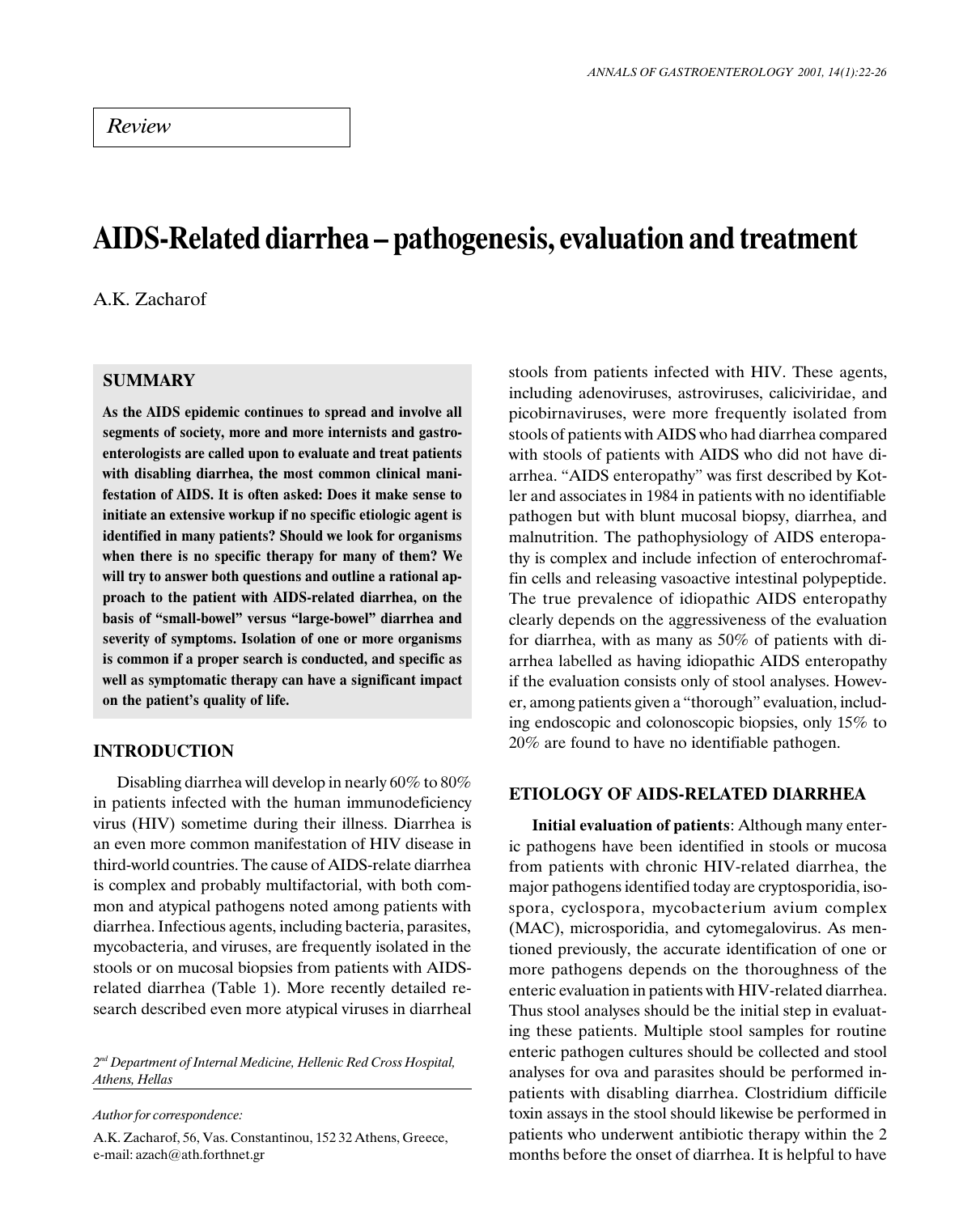Table 1. Etiology of diarrhea in patients with AIDS: Infectious agents

Bacteria Salmonella Shigella Campylobacter species Clostridium difficile Parasites Cryptosporidium parvum Isospora belli Enterocytozoon bieneusi Septata intestinalis Entamoeba histolytica Giardia lamblia Microsporidia Strongyloides Cyclospora spp Mycobacteria Mycobacterium avium intracellulare Mycobacterium tuberculosis Viruses Cytomegalovirus Herpes Adenovirus Astrovirus Caliciviridae HIV (AIDS enteropathy)

faecal fats tested via sudan stain because stools that are positive for faecal fat indicate small bowel malabsorption. The presence of faecal leukocytes, however, is more indicative of a distal colonic rather than a small bowel inflammatory process. In addition, some estimate of 24 hour stool count and weight should be made at the outset of the evaluation so the true severity of the illness can be gauged and used as a mark against which therapies are measured.

#### "Minimal" versus "full" evaluation

Although one or more pathogens will be isolated by careful stool analyses in 50% to 60% of patients, no identifiable pathogen will be isolated in the stool of 30% to 40% of patients. The clinician is therefore faced with the task of deciding the next appropriate step in the evaluation. The entire cost-effectiveness of a "full" evaluation of chronic diarrhea in patients with AIDS has been questioned. Johanson and Sonnenberg used a medical decision analysis with three strategies: "full evaluation," "limited evaluation" and "minimal evaluation." Their "full" evaluation (including stool cultures, analyses for ova and parasites, stains for pathogens, blood cultures, and endoscopy/colonoscopy) was more costly than "minimal" evaluation (stool cultures alone), yet yielded similar remission rates for diarrhea.

Notwithstanding this "decision analysis," which has not been clinically evaluated, how should the clinician proceed with the evaluation of patients with "stool-negative" diarrhea.

Flexible sigmoidoscopy performed by the experienced physician is a reasonable undertaking in patients with either "small-bowel" or "large-bowel" diarrhea who have negative results of stool analyses. In a retrospective review of 204 patients with AIDS who had chronic diarrhea and for whom results of stool studies were negative, one or more pathogens were detected in 25% of the patients by flexible sigmoidoscopy using a routine sigmoidoscopic biopsy submitted for histopathology and viral cultures. However, for patients who are severely debilitated by diarrhea, upper endoscopy or colonoscopy may be more appropriate than sigmoidoscopy.

Differentiation between small-bowel and large-bowel diarrhea, which can often be done on a clinical basis, is helpful in deciding the next diagnostic strategy. "Smallbowel" diarrhea is characterized by weight loss, paraumbilical pain, and large volume diarrhea (more than one per day) with associated dehydration, the absence of tenesmus -painful defecation- and absence of white cells or gross blood in the stools. Patients with classic "smallbowel" diarrhea may in fact be appropriate candidates for an endoscopic small-bowel biopsy. Patients with "large-bowel" diarrhea, on the other hand, may be excellent candidates for a colonoscopic evaluation and biopsy. Large-bowel diarrhea is not associated with malabsorption and is usually accompanied by lower quadrant or suprapubic abdominal pain. Colonic diarrhea is less voluminous than that in patients with small-bowel diarrhea, and therefore colonic diarrhea is rarely associated with dehydration. Because the distal bowel is often involved in colonic diarrhea, tenesmus and painful defecation are often encountered. The stools of patients with colonic diarrhea frequently contain white cells and visible blood.

# MAJOR PATHOGENS OF AIDS-RELATED DIARRHEA

Clearly the most common cause of chronic debilitating diarrhea among patients with AIDS is Cryptosporid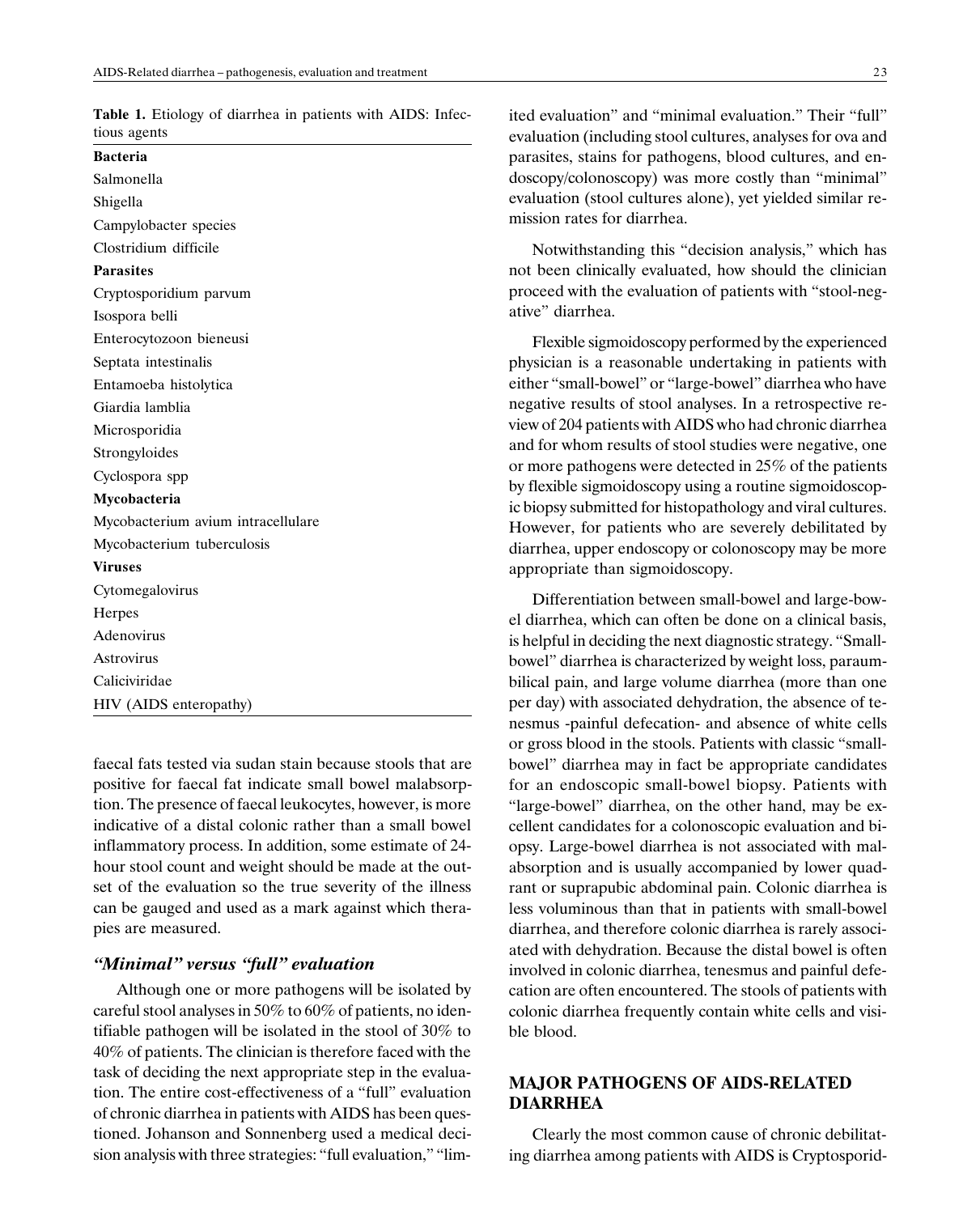ium parvum. Patients with cryptosporidiosis have profuse watery diarrhea, weight loss, paraumbilical abdominal pain, nausea, and vomiting. The diagnosis of cryptosporidiosis is usually easily made with use of an acidfast stain of concentrated stool. The literature does not document how many patients with cryptosporidiosis are shown to have negative results by stool analysis alone but yet are found to have organisms on enteric biopsy. Nonetheless, mucosal biopsies for cryptosporidium are not usually indicated when stool samples are positive. Cryptosporidium is confined to the brush border of enterocyte and is not tissue invasive. Therapy for cryptosporidiosis has been extremely problematic; the largest experience has been with paromomycin. 40% to 90% of patients will respond to an initial course of paromomycin, 1.5 to 2.0 gr per day. Relapses are common; however patients may respond to additional treatment courses. Other treatments under investigation include spiramycin, azithromycin, clarithromycin, roxithromycin, letrazuril, and bovine immune concentrate.

Microsporidiosis was identified in the last 5 years as a major cause of chronic diarrhea among patients with HIV disease. Microsporidiosis is responsible for 15% to 20% of all chronic diarrheal illnesses in patients with AIDS. Clinically, patients with microsporidiosis have profuse watery diarrhea, weight loss, and abdominal pain, but no fever or loss of appetite. The diagnosis of microsporidiosis has traditionally been made by enteric biopsies, whether studied by electron microscopy or light microscopy. Promising new studies indicate that chromotrope-based techniques and "Fungi-fluor" stains may be promising means of making the diagnosis of microsporidiosis on the basis of stool studies alone. However, no specific treatment is available, and in general patients with microsporidiosis are treated with empiric antidiarrheal agents and nutritional support. Albendazole is a promising drug for treatment of microsporidiosis; however, it has not been subjected to randomized, placebocontrolled trials.

Cytomegalovirus is an extremely common agent among patients with HIV disease and may be responsible for 10% to 20% of debilitating chronic diarrheal illness. Enteric cytomegalovirus is extremely variable in its clinical presentation, with some patients manifesting only cytomegalovirus esophageal ulcerations, whereas in others debilitating large- and/or small-bowel diarrhea develops. Abdominal pain is a common component of cytomegalovirus disease in the gut, and not infrequently patients have significant bleeding or even an "acute" abdomen. Cytomegalovirus has also been associated with bile duct obstruction and intrahepatic sclerosing cholangiitis (so-called AIDS cholangiopathy). The diagnosis of cytomegalovirus enteritis usually requires an endoscopic biopsy demonstrating classic cytomegalovirus inclusions on hematoxylin and eosin stains of mucosal biopsy specimens. Immunohistochemical stains and viral culture techniques have not enhanced the overall ability to diagnose cytomegalovirus enteritis when compared with hematoxylin and eosin stains alone. Limited studies support treatment of cytomegalovirus enteritis by either intravenous ganciclovir (5 mg/kg twice a day) or foscarnet (200 gm/kg per day). It is presently unsettled whether all patients should receive indefinite maintenance therapy after successful treatment of acute cytomegalovirus enteritis. Cytomegalovirus enteritis may recur after treatment, and the recurrence may take place in the retina, leading in short order to total blindness.

MAC involves the entire reticulo-endothelial system. In the gut, MAC is associated with diarrhea, weight loss, fever, and generalized abdominal pain, particularly right upper quadrant pain related to hepatic infiltration. Profound anorexia is also noted in these patients. The diagnosis of MAC can be suggested by blood or faecal cultures, while endoscopic biopsies of thickened folds easily demonstrate foamy macrophages in the lamina propria, containing numerous acid-fast-positive organisms. The treatment of MAC in the gut usually involves combination chemotherapy (particularly ethambutol and clarithromycin), although chemotherapeutic regimens are generally poorly tolerated by many patients and are not uniformly beneficial.

## TREATMENT OF HIV-RELATED DIARRHEA

The overall management strategy for patients with HIV-related diarrhea should include general measures such as maintaining adequate hydration and good nutrition. Patients should be encouraged to take adequate sugar and electrolyte-rich fluids and, if necessary, an elemental diet or nutrient formula containing mediumchain triglycerides. Patients must also be cautioned against the use of food that contains lactose and sorbitol products. Multiple non-specific medications are helpful in controlling diarrhea, particularly loperamide, diphenoxylate with atropine, codeine phosphate, and seldom paregoric. Multiple non-standard novel therapies have also been recommended, including non-steroidal antiinflammatory agents, parenteral hyperalimentation, and the use of such somatostatin analogs as octreotide.

In large open-label trials completed recently octre-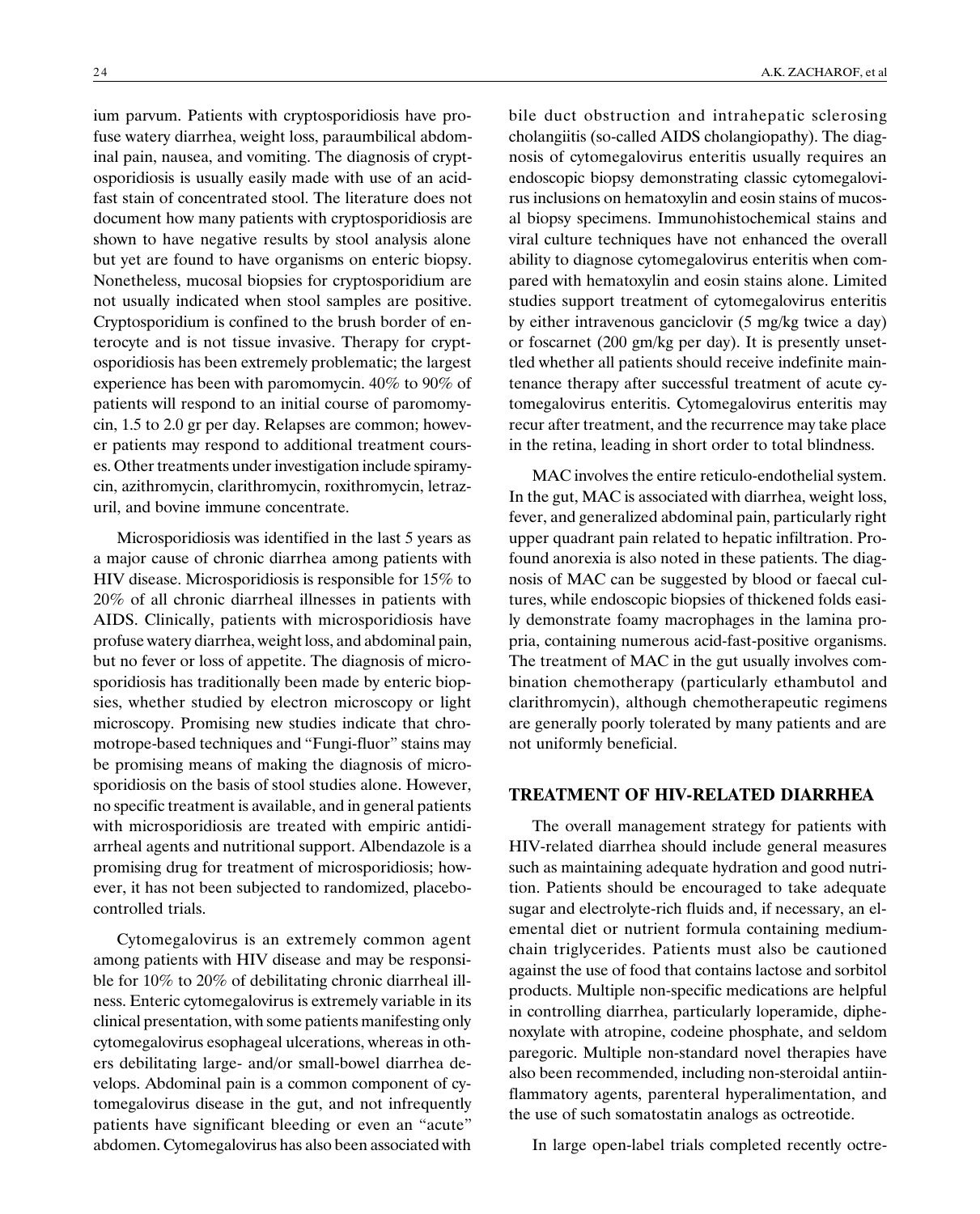otide (up to 500 mg subcutaneously every 8 hours) led to a significant decrease in stool volume and stool frequency. In the studied patients the overall response rate was only 41%, but most responders had no pathogen identified after an exhaustive analysis of stools and mucosal biopsies. Steatorrhea was worsened in these patients treated with octreotide. More recently, in a double-blind placebo-controlled trial, we could not demonstrate an impact of octreotide administered up to a maximum of 300 mg every 8 hours. During the open-label phase, however, when the drug dose was raised to 500 mg every 8 hours, a 40% reduction in daily stool weight was noted by the eighth week of octreotide therapy.

# **CONCLUSIONS**

Diarrhea in patients with AIDS is extremely problematic for both patient and clinician. Multiple pathogens, both typical and atypical, may cause debilitating illnesses that have a substantial impact on quality of life. A clinical evaluation, proportionate in aggressiveness to the degree of debility, is the most reasonable way to approach patients with this condition. In most instances, isolation of one or more pathogens is likely with a combination of invasive and non-invasive studies. Whereas some pathogens are treatable with specific therapies, many more organisms have no proven treatments. Patient care should focus, in all instances, on improving quality of life.

#### REFERENCES

- 1. Allason-Jones E, Mindel A, Sargeaunt P, Williams P. Entamoeba histolytica as a commensal intestinal parasite in homosexual men. N Engl J Med 1986; 315:353-6.
- 2. Antony MA, Brandt LJ, Klein RS, Bernstein LH. Infectious diarrhea in patients with AIDS. Dig Dis Sci 1988; 33:1141-1146.
- 3. Bigomia E, Simon D, Weiss L, Jones J, Tanowitz H, Witmer M, Lyman W. Detection of HIV-1 protein and genomic sequences in enterochromaffin cells of HIV-1 seropositive patients. Am J Gastroenterol 1992; 87:1624- 1628.
- 4. Cello JP, Grendell JH, Basuk P, et al. Effect of octreotide on refractory AIDS-associated diarrhea. Ann Int Med 1991; 115:705-710.
- 5. Greenson JK, Belitsos PC, Yardley JH, Bartlett JG. AIDS enteropathy: occult enteric infections and duodenal mucosal alterations in chronic diarrhea. Ann Int Med 1991; 114:361-372.
- 6. Grohmann GS, Glass RI, Pereira HG, et al. Enteric viruses and diarrhea in HIV-infected patients. N Engl J Med 1993; 329:14-20.
- 7. Johanson JF, Sonnenberg A. Efficient management of

diarrhea in the acquired immunodeficiency syndrome (AIDS). Ann Int Med 1990; 1 12:942-948.

- 8. Laughon BE, Druckman DA, Vernon A, et al. Prevalence of enteric pathogens in homosexual men with and without acquired immunodeficiency syndrome. Gastroenterology 1988; 94:984-993.
- 9. Manfredi R, Vezzadini P, Costigliola P, Ricchi E, Fanti M, Chiodi F. Elevated plasma levels of vasoactive intestinal peptide in AIDS patients with refractory diarrhea: effects of treatment with octreotide. AIDS 1993; 7:223- 226.
- 10. Meiselman MS, Cello JP, Margaretten W. Cytomegalovirus colitis. Gastroenterology 1985; 88:171-175.
- 11. Pape JW, Verdier RI, Johnson WD. Treatment and prophylaxis of Isospora belli infection in patients with the acquired immunodeficiency syndrome. N Engl J Med 1989; 320:1044-1048.
- 12. Portnoy D, Whiteside ME, Buckley E, Macleod CL. Treatment of intestinal crytosporidiosis with spiramycin. Ann Int Med 1984; 101:202-204.
- 13. Simon D, Weiss L, Tanowitz H, Witmer M. Resolution of cryptosporidium infection in an AIDS patient after improvement of nutritional and immune status with octreotide. Am J Gastroenterol 1991; 86:615-619.
- 14. Surawicz CM, Goodell SE, Quinn TC, et al. Spectrum of rectal biopsy abnormalities in homosexual men with intestinal symptoms. Gastroenterology 1986; 91:651-659.
- 15. Surawicz CM, Myerson D. Self-limited cytomegalovirus colitis in immunocompetent individuals. Gastroenterology 1988; 94:194-199.
- 16. Ullrich R, Zeitz M, Heise W, L'age M, Hoffken G, Riecken EO. Small intestinal structure and function in patients infected with human immunodeficiency virus (HIV): Evidence for HIV-induced enteropathy. Ann Int Med 1989; 111: 15-21.
- 17. Chui DW,Owen RL.Aids and the gut. J Gastroenterol Hepatol 1994; 9:291-303.
- 18. Garcia-Compean D, Ramos-Jimenez J, Guzman-De-la-Garza F, Saenz C, Maldonado H, Barragan RF, Michel H. Octreotide therapy of large volume refractory AIDS associated diarrhea; a randomized controlled trial. AIDS 1994; 8:1563-1567.
- 19. Pape JW, Verdier RI, Boncy M, Boncy J, Johnson WD Jr. Cyclospora infection in adults infected with HIV. Clinical manifestations, treatment and prophylaxis. Ann Intern Med, 1994; 121:654-657.
- 20. Kotler DP, Orenstein JM. Prevalence of intestinal microsporidiosis in HIV-infected individuals referred for gastroenterological evaluation. Am J Gastroenterol. 1994; 89:1998-2000.
- 21. Lu SS, Schwartz JM, Simon DM, Brandt LJ. Clostridium difficile-associated diarrhea in patients with HIV positivity and AIDS: a prospective controlled study. Am J Gastroenterol. 1994; 89:1226-1229.
- 22. White AC Jr, Chappell CL, Hayat CS, Kimball KT, Flanigan TP, Goodgame RW. Paromomycin for cryptosporidiosis in AIDS: a prospective, double-blind trial. J Infect Dis. 1994; 170: 419-424.